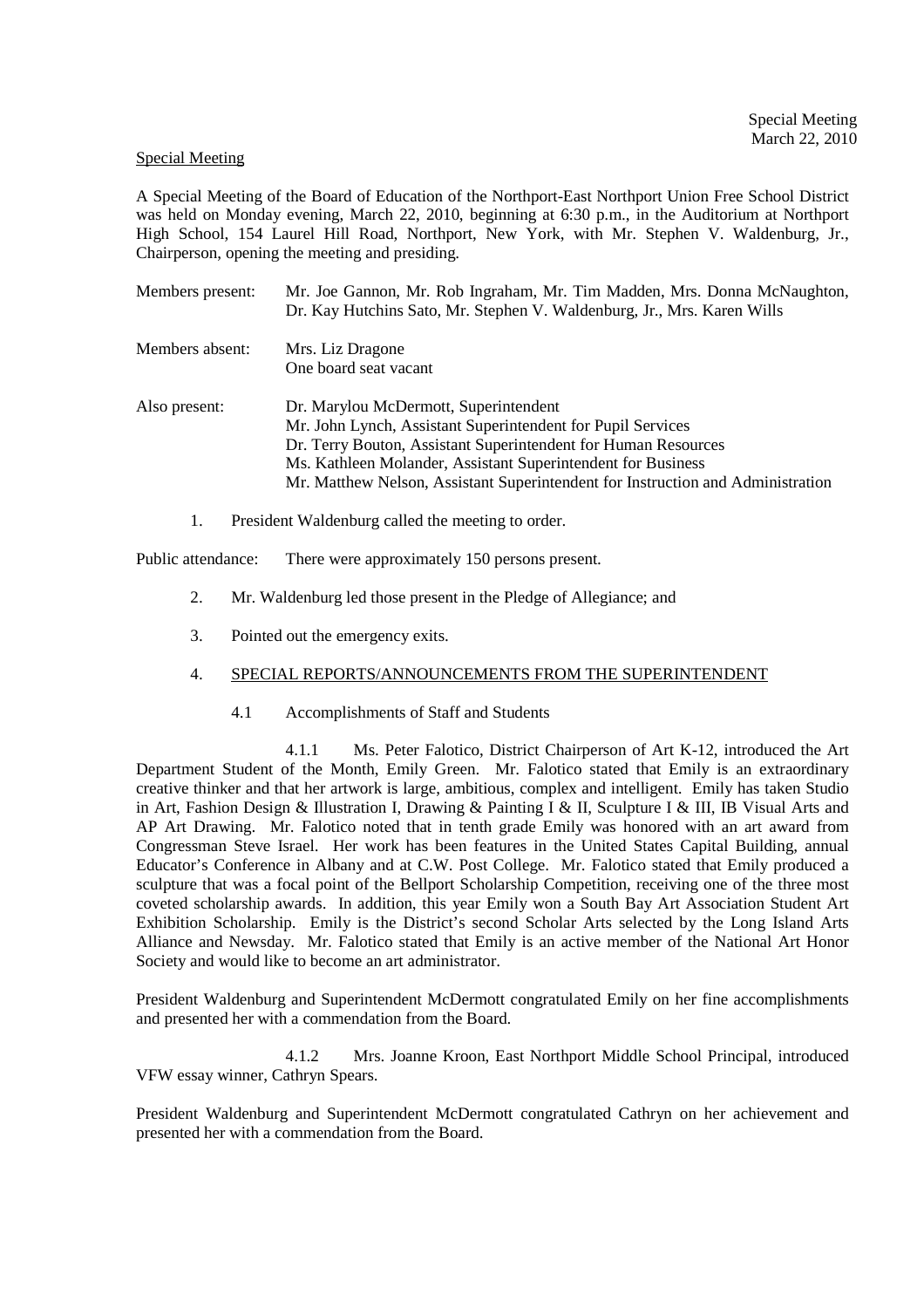4.2 Review of Instructional Initiatives in the following area:

4.2.1 The Art Education Instructional Initiatives were postponed to a future

meeting.

## 5. DISCUSSION OF SUPERINTENDENT'S PROPOSED 2010-2011 BUDGET

Dr. Marylou McDermott, Superintendent, stated that the Teacher Aide Association has decided to take a pay freeze for the 2010-2011 school year. Dr. McDermott noted that every teacher aide will return next year and that 170 employees have agreed to a pay freeze for the 2010-2011 school year.

Mr. Matt Nelson, Assistant Superintendent for Instruction and Administration, stated that the technology initiatives to digital communications will provide a more reliable learning environment for students and teachers. The phone system will save administrative dollars which will be put towards instruction.

In response to a question, Ms. Irene McLaughlin, High School Principal, stated that the high school has been lacking in the technology area and with the proposed upgrades the instructional program, student data management system, security and camera systems can be used more effectively.

Trustee Ingraham asked Mr. Peter Falotico, Art Director, what the impact would be on the Art Department with the projected loss of 4.3 teaching assignments and one retiree.

Mr. Falotico stated that two secondary art teachers will be transferred to the elementary art programs at Fifth Avenue and Dickinson Avenue schools. The department will eliminate some art classes, increase class size. Mr. Falotico noted that high school students depend upon art for their sequences.

- 5.1 Budget Programs to be reviewed:
- 2200 Computer Studies
- 2300 High School Program Options
	- 2301 The Environment Team

It was noted that the proposed reduction in the program would not impact the existence of the program but the manner in which it is delivered. The team teaching model used will be one teacher per period for periods one, two and three, and the team teachers for period four. Principal McLaughlin noted that the District provides buses to the BOCES programs because BOCES does not allow students to drive to campus.

- 2302 Commons Program
- 2304 BOCES Vocational Education
- 2305 Cultural Arts

Mr. John Lynch, Assistant Superintendent for Pupil Services, stated that there is enough money budgeted to anticipate enrollment and that there has been increasing enrollment due to the popularity and respect of the program

2400 Academic Summer School

It was noted that Western Suffolk BOCES has three campuses for academic summer school based on the logistics of serving students. Ms. Molander noted that the District receives state aide for the BOCES summer school.

2600 Community Services 2601 Continuing Education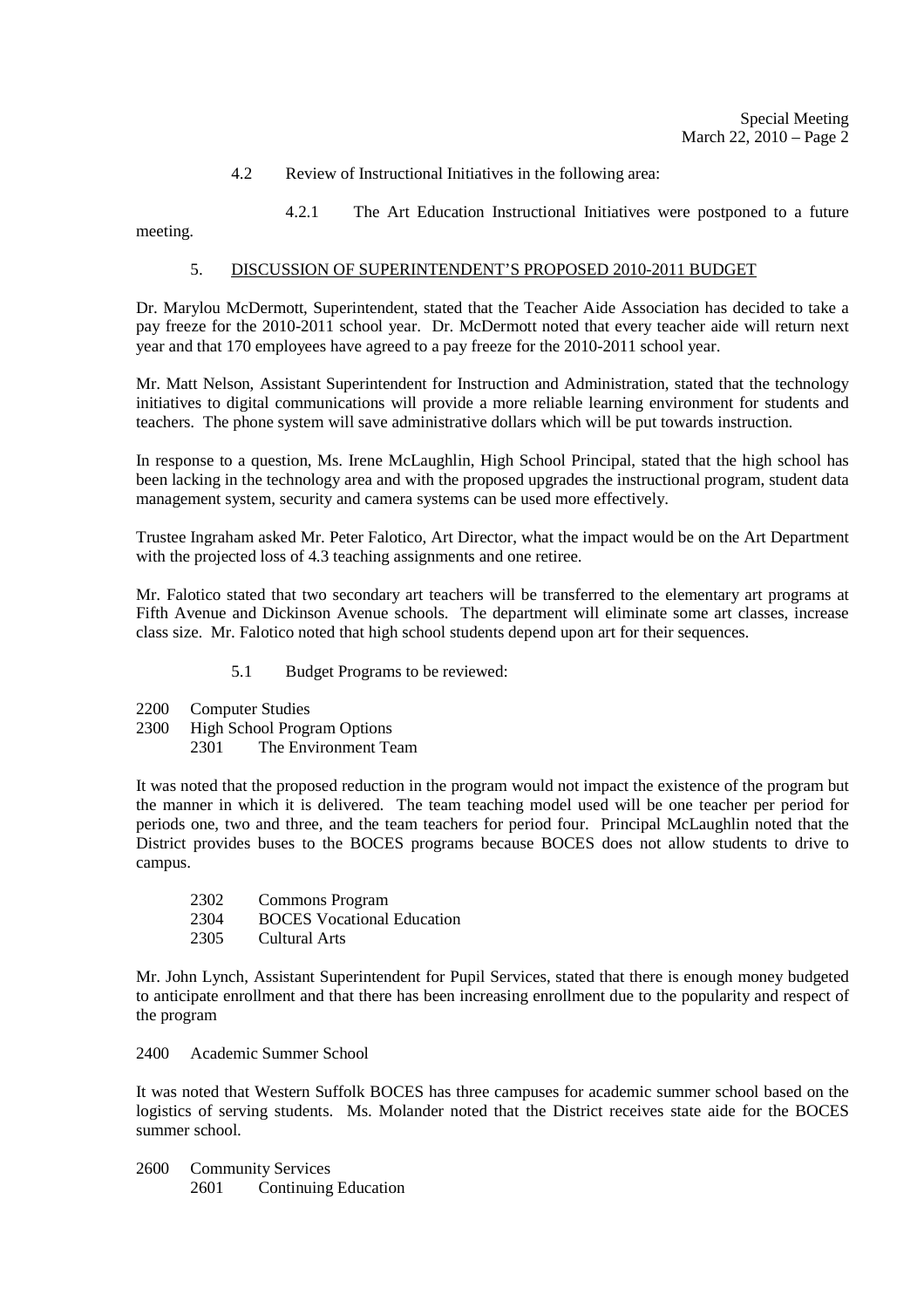#### 2602 Recreation

It was noted that the actual revenue received was lower than estimated therefore the projection was lowered accordingly.

2603 Driver Education

Trustee Ingraham stated that the projected deficits should be addressed to make sure all the programs are self sustaining.

 2604 Public Information 2605 Community Support 2700 Staff Development 2701 UTN PDC 2702 NASA PDC

Mr. Matt Nelson stated that there are contractual obligations for a mandatory 15-20 hours of professional development. There was a discussion regarding the technology plan, purchase of white boards, installation of the white boards, and consideration of delaying some of the technology improvements. Mr. Nelson also noted that there has been a lot of consolidation of codes in this proposed 2010-2011 budget and funds have been reallocated and combined into single codes.

Ms. Kathleen Molander noted that any expenditure from the capital reserve fund would have to be for what was mentioned in the original resolution and would have to be approved by the voters.

Dr. McDermott noted that the corrections to the budget book and consolidation of codes will be posted on the District's website.

| 2703 | Professional Achievement |
|------|--------------------------|
|------|--------------------------|

2704 In-Service Education

2800 Instructional Leadership

- 2801 Elementary Instructional Leadership
- 2802 Middle School Instructional Leadership
- 2803 High School Instructional Leadership
- 2804 Districtwide Instructional Leadership
- 2900 Instructional Support
	- 2901 Elementary Instructional Support
	- 2902 Middle School Instructional Support
	- 2903 High School Instructional Support

There was discussion regarding field trips, use of District buses for field trips and substitute teachers. It was noted that the District buses are utilized for field trips during the school day.

There was a discussion regarding the four unallocated positions, why there are no allocated positions in the budget and the staffing process.

#### 2904 Districtwide Instructional Support

Dr. Terry Bouton, Assistant Superintendent for Human Resources, noted that the amount budgeted in the 2009-2010 budget for column advancement was spent by October and another \$500,000 was added just for salary transfers. Dr. Bouton stated that the teachers can only move two times a year in September and February. Dr. Bouton also noted that even though the number of teaching assistants is being reduced there still needs to be money available for substitutes.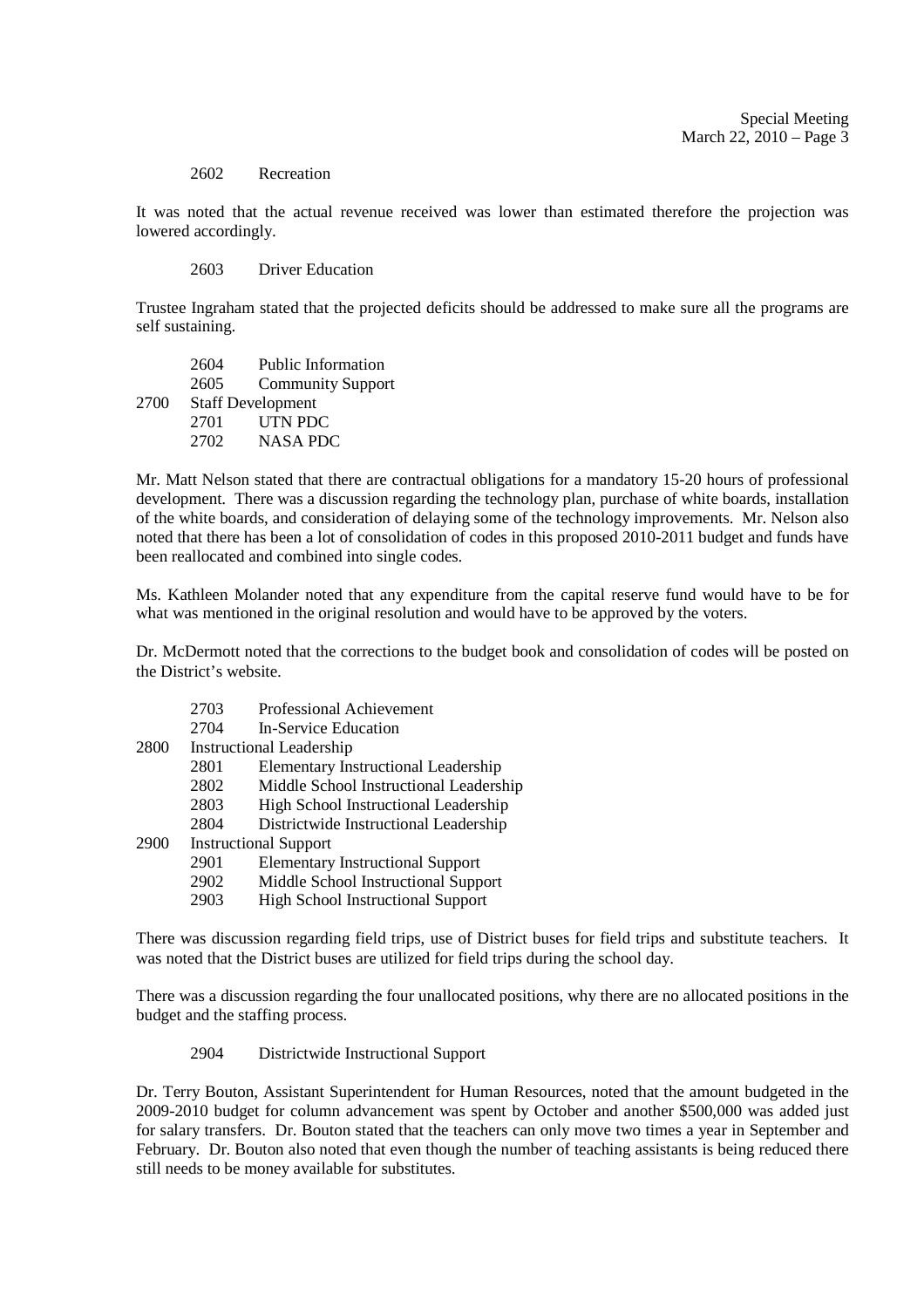3000 Non-Public Education 3001 Non-Public Textbook Expense 3002 Non-Public Health Services

Mr. John Lynch noted that New York State Education Law states that districts are required to provide health services for students attending private schools

3100 Special Education 3101 Special Education/In-District

Mr. John Lynch stated that the early intervention preschool program began over 25 years ago and the enrollment has declined dramatically. Mr. Lynch stated that the program is supposed to be funded by state and county monies but the District has not received any funding. Mr. Lynch stated that he reluctantly is making the recommendation to close the program. Mr. Lynch noted that the Committee on PreSchool Special Education will place the students in Suffolk County approved schools.

In response to a question on the post grad vocational program, Mr. Lynch stated the District continues to support special education students who have not earned a diploma with an IEP until age 21, and that the Office of Vocational Education Services for Individual with Disabilities extends services to these students.

 3102 Tuition – Private Schools 3103 Tuition & Services – BOCES

There was a brief discussion regarding the BOCES budget, shared services, and tuition costs.

- 3104 Tuition Public Schools 3200 Student Support Services 3201 Elementary Counseling
	- 3202 Secondary Counseling

In response to a question, Ms. Cynthia Lore, Chairperson of Student Support Services, stated that the reduction in staff of the college liaison counselor at the high school would have a significant impact but there is a very talented counseling staff and with additional professional development they will be assume those responsibilities.

| 3203 | <b>Psychological Services</b> |
|------|-------------------------------|
| 3204 | Social Work Services          |
| 3205 | <b>Health Services</b>        |

Ms. Molander stated that there is 14.5 fte budgeted for the 2010-2011 school year.

| 3206 | <b>Medical Services</b> |
|------|-------------------------|
|      |                         |

3207 Attendance/Census

There was a brief discussion regarding the attendance team at the high school, its effectiveness and the possibility of reducing the number of attendance runners. Ms. McLaughlin noted that there has been up to a 45% decrease in student absences since its formation.

- 3208 Home Instruction
- 3209 Student Assistance Program
- 3210 Speech Therapy<br>3211 Safe Schools
- Safe Schools
- 3300 Pupil Services Management
- 6001 Employee Benefits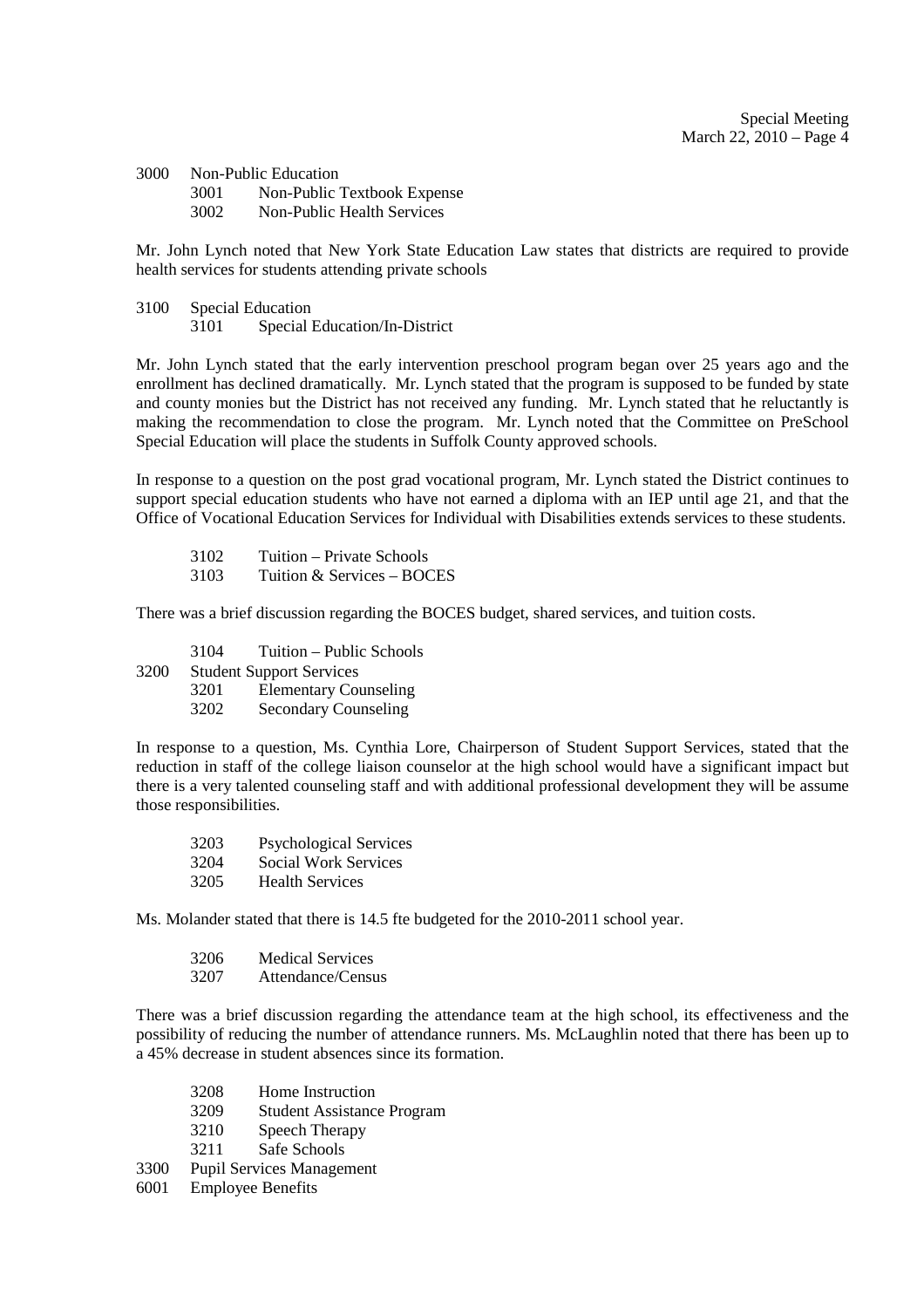In response to a question, Ms. Molander stated that the instructional vacation payout code is a new code. This code is to pay twelve month employees who retire or resign and have accrued vacation in their bank. Ms. Molander noted that this was previously paid out of a sick pay code.

There was a discussion regarding the Employee Retirement System and Teacher Retirement System which the District is required to pay, and the increase in the health and dental insurance premiums.

At 11:00 p.m., motion was made by Trustee Sato, seconded by Trustee Gannon, to extend the meeting.

Unanimously carried by those present.

7000 Legislative

Dr. McDermott noted that the increase in legal fees was due to unanticipated legal actions.

There was a brief discussion regarding the MTA tax.

- 7100 Central Administrative
- 7200 Human Resources

There was a discussion regarding salary codes and how to make them more understandable in the budget.

| 7300 | <b>Business Administration</b>       |  |
|------|--------------------------------------|--|
|      | 7301 Accounting                      |  |
| 7400 | <b>Management Information Center</b> |  |
|      | 7401<br>Data Processing              |  |
|      | 7402<br><b>Word Processing</b>       |  |
| 7.50 | $\sim$ $\sim$ $\sim$ $\sim$ $\sim$   |  |

7500 Central Duplicating

Ms. Molander noted that previously duplicating was charged to ten or twelve different codes and now they are consolidated into one code.

7600 Purchasing 7700 Insurance 7800 Operations & Maintenance 7801 Custodial Services

Dr. Bouton noted that the open maintenance position will be filled, two positions will not be filled, and two custodial workers will be excessed.

| 7802 | Grounds Care         |
|------|----------------------|
| 7803 | Maintenance of Plant |

There was a discussion regarding the reduction in maintenance and ability to maintain the buildings.

| 7804 | <b>Utilities</b>         |
|------|--------------------------|
| 7805 | <b>Security Services</b> |

Mr. Nelson noted that the security code represents the unification of the district security systems and expansion of security cameras.

| 7806 | Vandalism Repair                |
|------|---------------------------------|
| 7807 | <b>Telephone Communications</b> |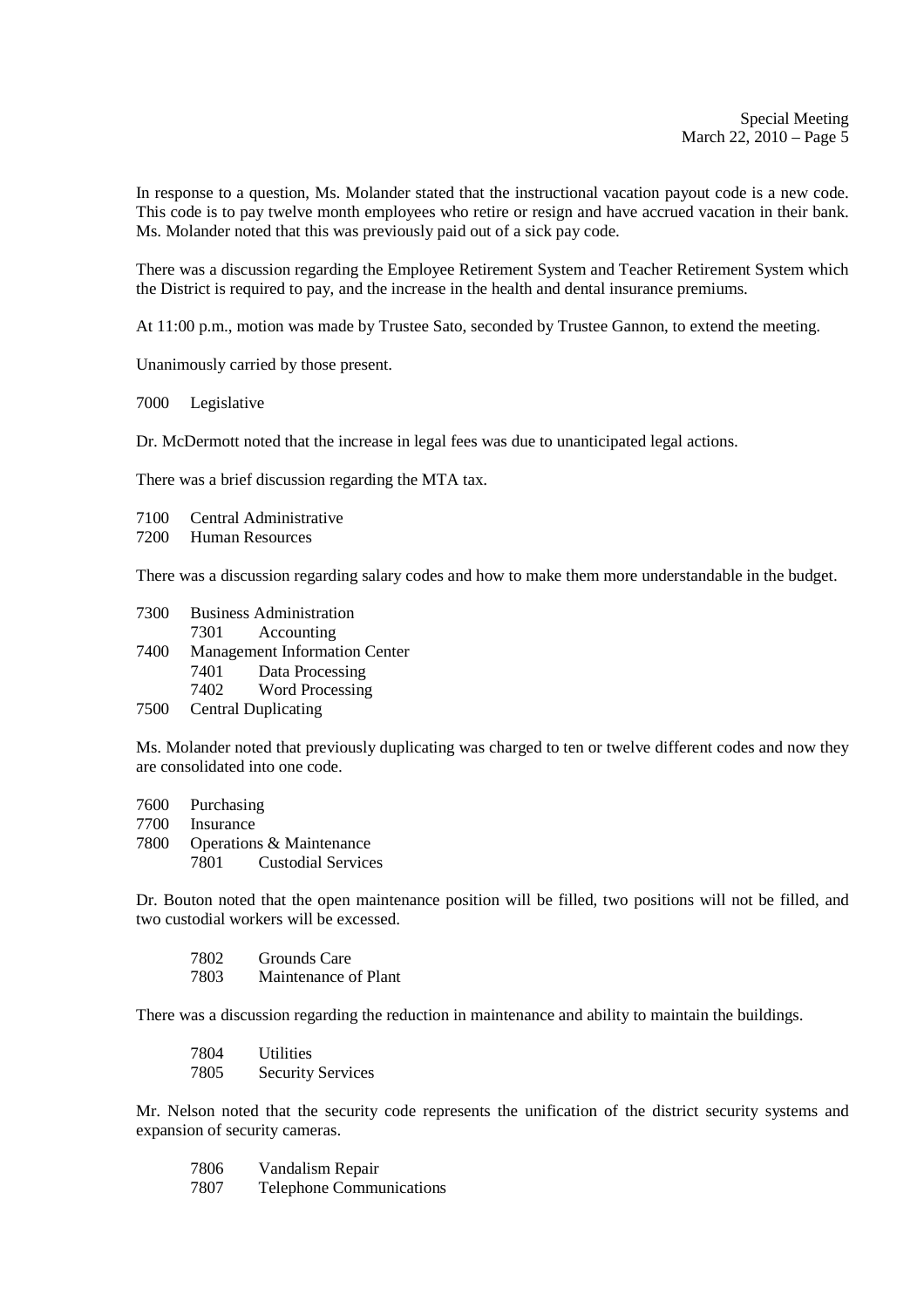Special Meeting March 22, 2010 – Page 6

|      | 7808           | Mailroom  |
|------|----------------|-----------|
|      | 7809           | Warehouse |
| 7900 | Transportation |           |

There was a discussion regarding the transportation contracts, ridership on late buses, and the purchase of a new bus.

8000 BOCES Administration 8001 Administrative Charge

Ms. Molander noted that all BOCES component districts pay a share of the administrative and debt charges.

8100 Debt Service

Ms. Molander noted that there is a bond expiring with the last payment in June 2010 and there are two other bonds on the books.

8300 Interfund Transfers

Ms. Molander noted that the Governor's proposed budget is recommending that the state reimburse the Districts 18.5% in the special aid fund.

Total General Fund Appropriation

5.2 Communications received regarding 2010-2011 proposed budget:

5.2.1 Email from Ms. April Nellis, received March 10, 2010 (The Board received 29 duplicate copies of this letter on March 15, 2010)

Ms. Nellis addressed the Board stating that it is devastating to hear that the Northport High School Preschool Program is under consideration for cancellation. Ms. Nellis stated that the program educates and fosters our future educators. Ms. Nellis urged the Board to exhaust all other possible options and not cancel the high school preschool program.

| 5.2.2 |        | Email from Mr. and Mrs. Michael Howard, received March 11, 2010 |
|-------|--------|-----------------------------------------------------------------|
| 5.2.3 |        | Email from Ms. Elizabeth Klonowski, received March 11, 2010     |
| 5.2.4 |        | Email from Mr. and Mrs. James Stockman, received March 11, 2010 |
| 5.2.5 |        | Email from Ms. Jenna Rugile, received March 15, 2010            |
| 5.2.6 |        | Email from Mr. and Mrs. Robert Crafa, received March 15, 2010   |
| 5.2.7 |        | Email from Mr. and Mrs. Dan Miles, received March 15, 2010      |
| 5.2.8 |        | Email from Mr. Dennis Szymanski, received March 15, 2010        |
| 5.2.9 |        | Email from Ms. Erica Romano, received March 15, 2010            |
|       | 5.2.10 | Letter from Ms. Rita Smyth, received March 15, 2010             |
|       | 5.2.11 | Email from Ms. Cynthia Vissicchio, received March 15, 2010      |
|       | 5.2.12 | Email from Ms. Donna Martino, received March 15, 2010           |
|       |        |                                                                 |

Due to the late hour and there being no one else present to address their letter, President Waldenburg requested that the remaining letters, 5.2.2 through 5.2.12, be added to the agenda for the Preliminary Public Hearing on April 14, 2010.

Motion was made by Trustee Ingraham, seconded by Trustee Sato, to approve all items under 6. and 7., including supplemental item 7.4, and excluding withdrawn item 6.2.